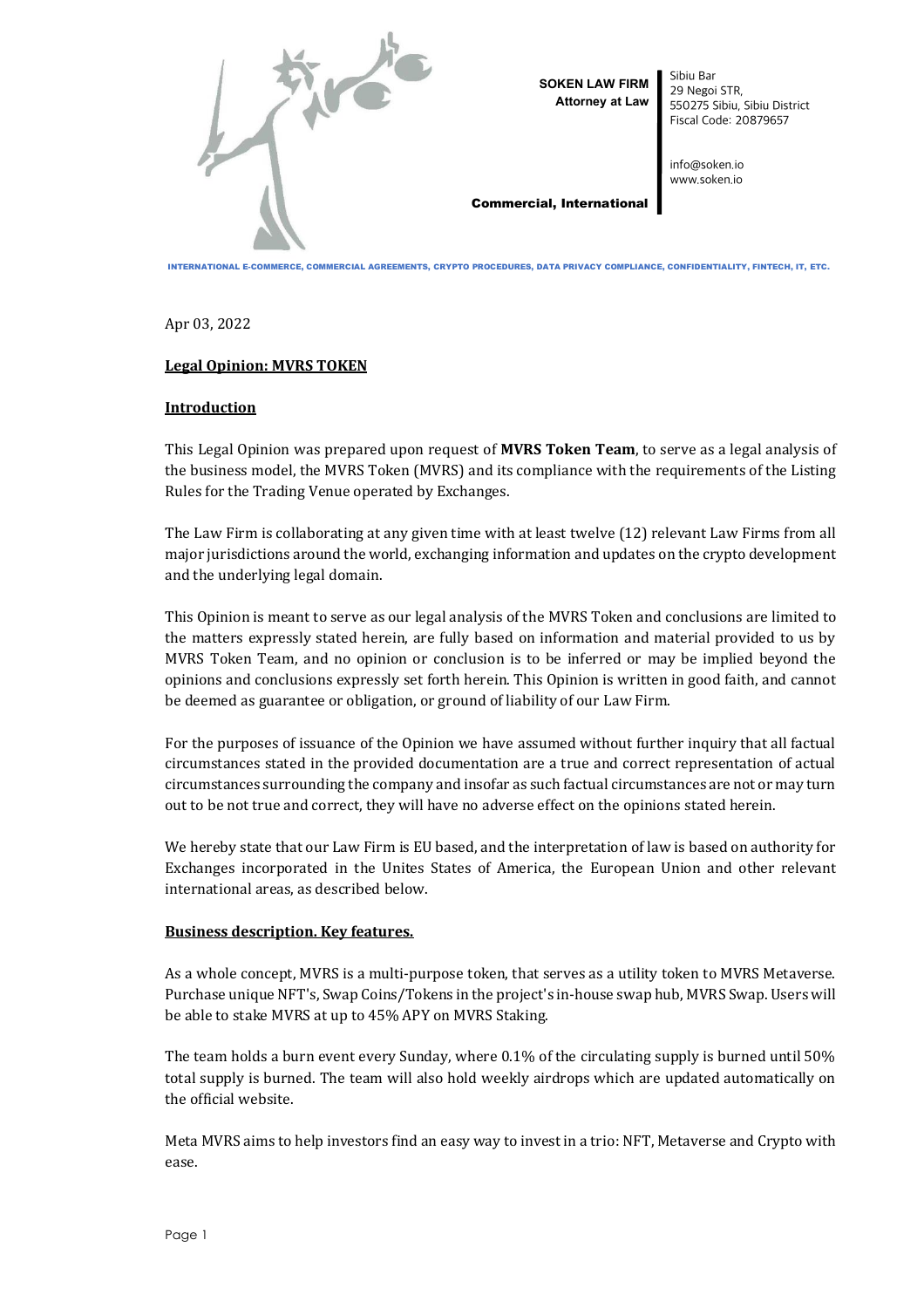The team's mission is to create the best community that will enjoy NFT and Metaverse technologies and grow a global movement that defies the status quo and makes profitability intrinsically linked to positive social impact and Metaverse implementations.

#### **The MVRS Token**

First of all, what is a MVRS Token? As stated in the Whitepaper, MVRS token is a blockchain-based cryptographic token that can be traded on the blockchain. This token will be used as the main currency on the MVRS platform as an independent store of value for investors, and it is the native crypto utility asset, playing a central role in the MVRS ecosystem. The native digital cryptographically-secured fungible token of MVRS Token (ticker symbol MVRS) is a transferable representation of attributed utility functions specified in the protocol/code of MVRS, and which is designed to be used as an interoperable utility token inside and outside the platform.

The MVRS Token is a functional utility Token which will be used as the medium of exchange between participants on MVRS in a decentralized manner. The goal of introducing MVRS Token is to provide a convenient and secure mode of settlement between participants who interact within and outside the ecosystem of MVRS. Using the MVRS (MVRS) token in NFT trades and purchases,, will provide users with significantly lower transaction fees. The MVRS token has a significant value for the whole platform. MVRS offers its tokens as a payment option, and ultimately all transactions will be carried out using MVRS tokens.

The MVRS Token is a utility token that can be used for exchanging for other cryptocurrencies. Lastly, it enables numerous functionalities in the distributed exchange network among participants.

It is, thus, in the company's intention that the MVRS Token will be used a utility asset that can transfer a certain value between holders. Utility Tokens are digital assets that are used to finance the network and incentivize its use by providing the customers with a guarantee of being able to benefit of the full range of the network's services.

# **United States of America**

From a US legal standpoint, the institution of "securities" is being regulated by section 2(a)(1) of the Securities Act of 1933, which defines them as: "…any note, stock, treasury stock, security future, security-based swap, bond, debenture, evidence of indebtedness, certificate of interest or participation in any profit-sharing agreement ... investment contract ... or, in general, any interest or instrument commonly known as a 'security', or any certificate of interest or participation in, temporary or interim certificate for, receipt for, guarantee of, or warrant or right to subscribe to or purchase, any of the foregoing."

In order for us to have a deeper understanding of the issue under debate, we should take into consideration the US Supreme Court case SEC v. Howey, 328 U.S. 293 (1946), which provides further clarifications on determining whether an instrument meets the definition of security, or not. In this Supreme Court case, Howey focuses specifically on the term "investment contract" within the definition of "security". Obviously, not every contract or agreement is an "investment contract".

The Court determined that a contract constitutes an investment contract that meets the definition of "security" if there is:

1. an investment of money;

2. in a common enterprise;

3. with an expectation of profits;

4. solely from the (entrepreneurial or managerial) efforts of others (e.g., a promoter or third party);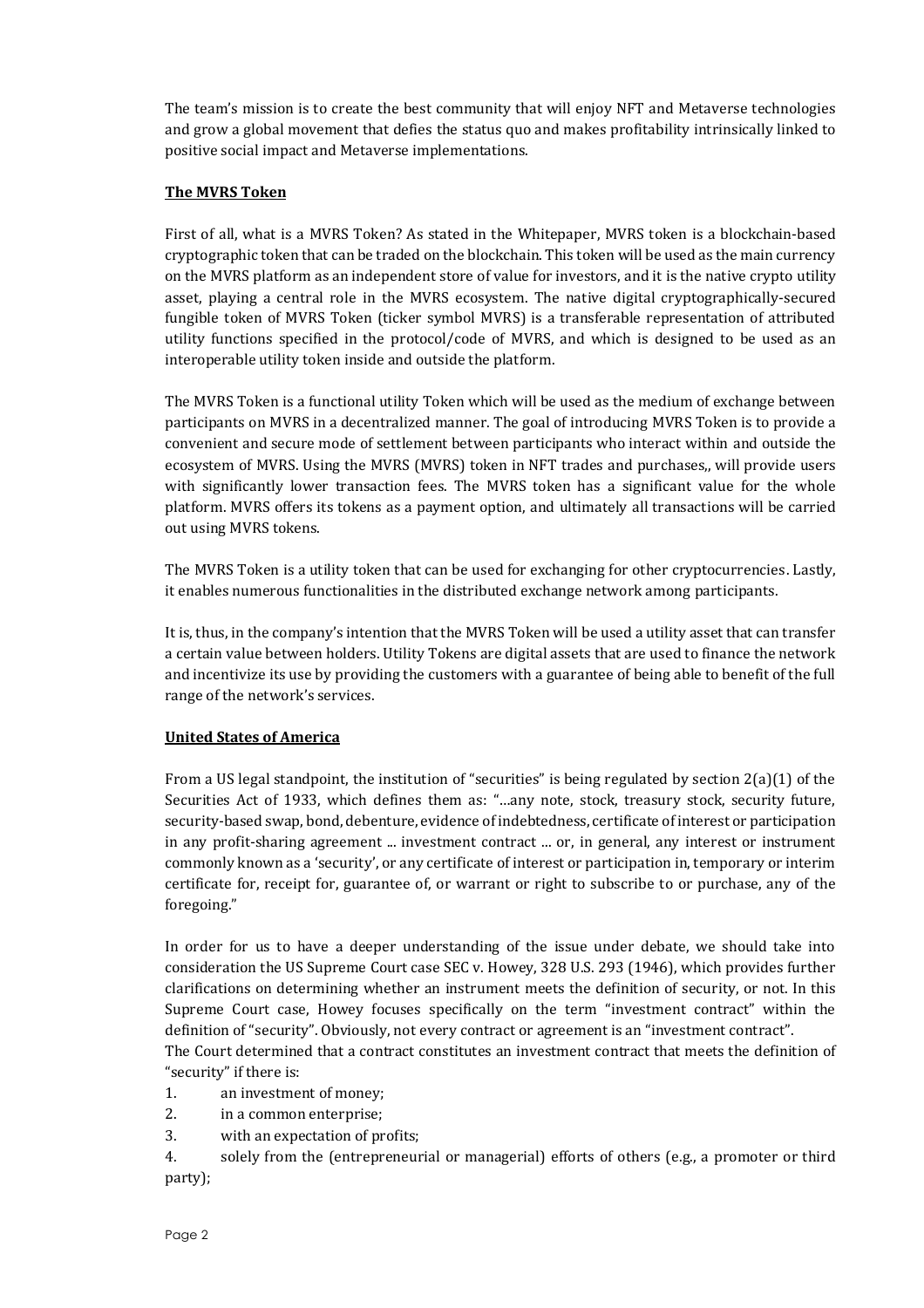The four factors must be met all together, in order to be legally considered "security". Because this Supreme Court Decision is widely considered as fundamental to the determining elements of a "security", we will base our analysis to its conditional factors.

1. Is this an investment? Yes! It is generally accepted that an investment of money may include not only the provision of capital, assets and cash, but also of goods, services or of promissory notes. MVRS is being distributed through a Token offering by the issuer MVRS to purchasers with a price set per Token, so the first factor is actually met.

2. Is this a common enterprise? A common enterprise is deemed to exist where investors pool funds into an investment and the profits of each Token buyer correlate with those of the other investors. Whether funds are pooled appears to be the key question, and thus in cases where there is no proportional sharing of profits or pooling of funds, a common enterprise may be deemed not to exist. MVRS is unlikely to be deemed a "security" at this stage of development, and that is even taking into consideration the fact that the MVRS Token platform is partially operational. It is worth noting that in the in case the development model is maintained in the future, the utility status of the Token is likely to be maintained after the platform will further develop new associated services. There is no pooling of funds at this stage for the purpose of investment in the company. Therefore, at this stage of development, MVRS is substantially a utility token consumed to transfer value across the blockchain with a relatively stable value across various exchanges. The second factor is not met.

3. Is there an expectation of profit? In our legal opinion, this factor is irrelevant to the matter, but we will analyze it in respect of the Supreme Court Decision. From an economic point of view, any type of investment is made with an expectation of profit. But just because there is a return on investment or profit, does not mean that the investment contract is a "security". Moreover, the main purpose of MVRS is creating an NFT, Metaverse and Crypto trading platform. So, the expectation of profit is mainly oriented towards another category of economic activities, not on MVRS Tokens, which renders somewhat irrelevant the profits from the eventual Token Sale. Even so, this factor is probably met, on a low scale, provided that MVRS is purchased by investors with an expectation of capital gain, even though we clearly express the opinion that this factor should not weigh in decisively on the matter.

4. Is there the "solely on the efforts of others" factor met? No! The profit of the platform user always depends on his own actions. As we said, even though there is also an investment in MVRS Tokens, the expectation of profits results mainly from the economic activity, not from the volatility of the Tokens. There is no clear party to be determined, whose efforts will influence the profits of the company. So, any such incentives should ideally be derived through their own efforts, rather than through a passive investment. In such a case, the factor is not met.

# **European Union and UK**

From an EU and UK legal standpoint, when we conducted a detailed decomposition and analysis of all online MVRS Token business processes, we were unable to detect and identify any process that can be regarded as a relationship between an investor and an Issuer of securities. On the other hand, if we aim to register the issue of securities, we will not be able to prove to the regulator body that Tokens are securities. Moreover, the main Token holders are interested in participating in the trading of transactions, and this is peer-to-peer mainly.

By our opinion, the expertise of MVRS Token under the EU securities legislation cannot be applied to MVRS Token due to the fact that all business processes and relationships within the platform are classic relationships for service providers and service consumers, all within a blockchain-based platform. There is no contribution to any business venture.

Nowadays, the matters of cryptocurrency turnover and production of digital assets has not special legal regulation. There are neither special laws, nor separate legal Institute or branch of law. Therefore, we cannot qualify a Token as a unique legal essence.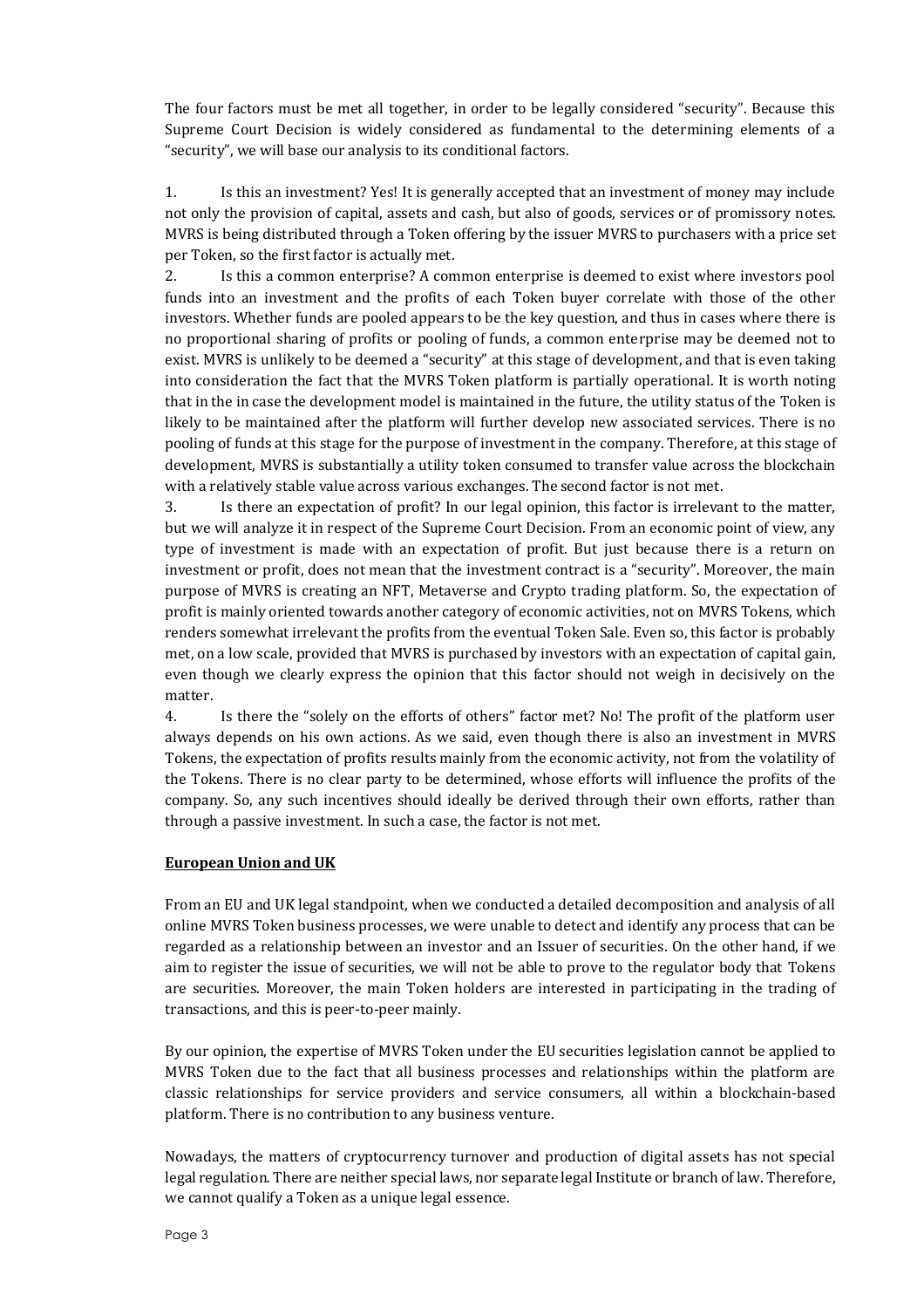#### Token taxonomy according to ESMA and EBA

Although not legally binding at a supranational level, it is advisable to refer to the regulatory framework structured on the Advice on Initial Token Offerings and Crypto-Assets of ESMA4 and the Report with advice for the European Commission on crypto-assets of EBA5; both published on 9th January 2019.

Presently, there is no common taxonomy of crypto-assets in use by international standard-setting bodies. However, even if crypto-assets may have different features or serve different functions, a basic taxonomy of crypto-assets generally comprises three main categories of crypto-assets:

Payment/Exchange/Currency Tokens: Payment Tokens are Tokens which have no tangible value, except for the expectation they may serve as a means of exchange or payment to pay for goods or in the services that are external to the ecosystem in which they are built. "Stablecoins" are a relatively new form of payment/exchange Token that is typically asset-backed (by physical collateral or cryptoassets) or in the form of an algorithmic "stablecoin".

Utility Tokens: Utility Tokens are Tokens which are intended to typically enable access to a specific product or service, often provided using a DLT platform but are not accepted as a means of payment for other products or services.

Investment Tokens: Investment Tokens may represent financial assets, such as a debt or equity claim on the Issuer. Investment Tokens promise, for example, a share in future company earnings or future capital flows. In terms of their economic function, therefore, these Tokens are analogous to financial instruments. However, investment Tokens may also exclusively reflect the ownership rights of an asset, which may not be deemed as a financial instrument. There is a wide variety of crypto-assets, some of which have features spanning more than one of the categories identified above. The individual Token classifications are not mutually exclusive.

We will further analyze the legal qualification of crypto-assets under the European Banking legislation and ESMA's remit (MiFID II), and under the E-Money Act in line with the second Electronic Money Directive (EMD2) and the second Payment Services Directive (PS2). Reflecting on the above, the current perimeter of regulation is such that crypto-assets may, depending on their characteristics, qualify as financial instruments, electronic money, or none of the foregoing.

The definition of a financial instrument is the key element towards determining whether trading services with respect to a Token can be deemed to be regulated in terms of the Banking Act and other relevant laws.

Financial instruments are defined in terms of Section C of the Banking Act as follows:

1. Transferable securities of all classes which are negotiable on the capital market, such as:

a) shares in companies and other securities equivalent to shares in companies, partnerships, or other entities, including depository receipts in respect of such securities;

b) bonds or other forms of securitized debt, including depository receipts in respect of such securities; c) any other securities giving the right to acquire or sell any such transferable securities or giving rise to a cash settlement determined by reference to transferable securities, currencies, interest rates or yields, or other indices or measures;

2. Money-market instruments which are normally dealt in on the money market, such as treasury bills, certificates of deposit, and commercial papers and excluding instruments of payment;

3. Units in undertakings for collective investment in transferable securities, units in investment undertakings, and units in alternative investment funds;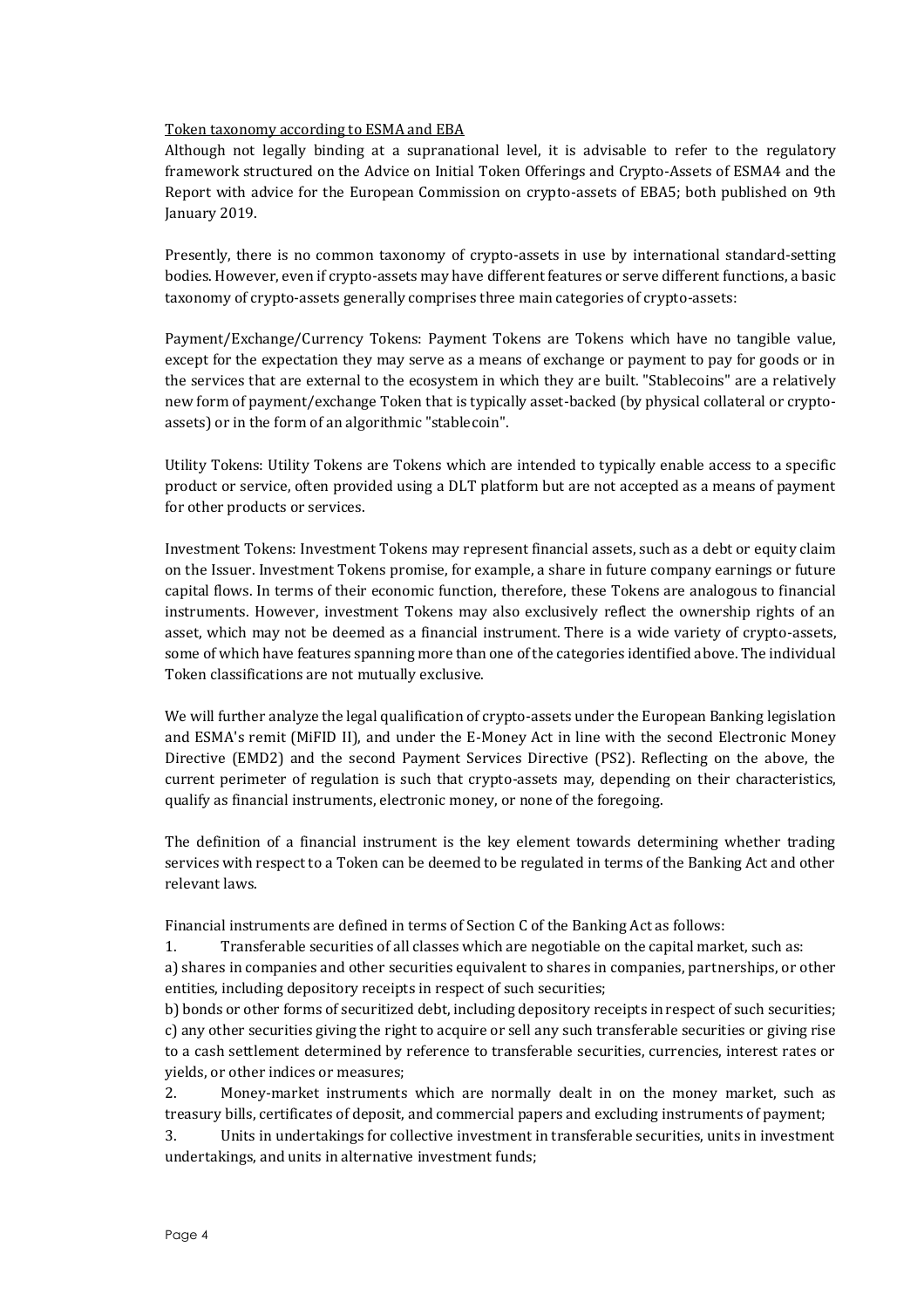4. Options, futures, swaps, forward rate agreements, and any other derivative contracts relating to securities, currencies, interest rates or yields, emission allowances or other derivatives instruments, financial indices or financial measures which may be settled physically or in cash;

5. Options, futures, swaps, forwards and any other derivative contracts relating to commodities that must be settled in cash or may be settled in cash at the option of one of the parties other than by reason of default or other termination events;

6. Options, futures, swaps, and any other derivative contracts relating to commodities that can be physically settled provided that they are traded on a regulated market, a multilateral trading facility, or an organized trading facility, except for wholesale energy products traded on an organized trading facility that must be physically settled;

7. Options, futures, swaps, forwards and any other derivative contracts relating to commodities that can be physically settled not otherwise mentioned in point 6 and not being for commercial purposes, which have the characteristics of other derivative financial instruments;

8. Derivative instruments for the transfer of credit risk;

9. Financial contracts for differences; or

10. Options, futures, swaps, forward rate agreements and any other derivative contracts relating to climatic variables, freight rates or inflation rates or other official economic statistics that must be settled in cash or may be settled in cash at the option of one of the parties other than by reason of default or other termination events, as well as any other derivative contracts relating to assets, rights, obligations, indices and measures not otherwise mentioned in this Section, which have the characteristics of other derivative financial instruments, having regard to whether, inter alia, they are traded on a regulated market, multilateral trading facility, or organized trading facility.

11. Emission allowances, consisting of any units recognized for compliance with the requirements of Emissions Trading legislation.

To round up a conclusion, we can safely iterate the following:

The market price of the Token does not influence on the company's profit, and the company profit does not influence on the Token market price.

• There are no declarations in Whitepaper promising "Expectation of Profits" to Token buyers. Token holders can receive any income from the Token by their own efforts, or they can also lose the Tokens while trading.

• MVRS Token is clearly not greenhouse emission allowances.

• MVRS Token does not constitute any sort of debt obligation. For essentially the same reason, a MVRS Token is not a bond or other tradable debt obligation.

• MVRS Token does not constitute a share because it neither entitles its holder to a dividend nor grants its holder any right to participate in the governance of MVRS or of any other company.

• MVRS Token is not a subscription right or other tradable right granting the right to acquire securities. A MVRS Token simply does not give its holder any option to acquire a bond or a share.

• The Company does not propose to use the monies received from the sale of MVRS Tokens for following any defined investment policy for the benefit of the buyers of MVRS Token in question and in their common interests: the buyers of MVRS Token will not have distributed to them any income earned as a result of operating the platform.

Furthermore, a derivative security comprises a tradable security expressing a right or an obligation to acquire, ex-change or transfer, provided that its value depends, directly or indirectly, on:

1. the exchange or market price of a security;

2. on any interest rate;

3. securities index, other financial index or financial indicator, including the inflation rate, freight rate, emission allowances or other official economic statistics;

- 4. currency exchange rates;
- 5. credit risk and other risks, including climatic variables;
- 6. the exchange or market price of a commodity.

The MVRS Token does not represent any of such cases.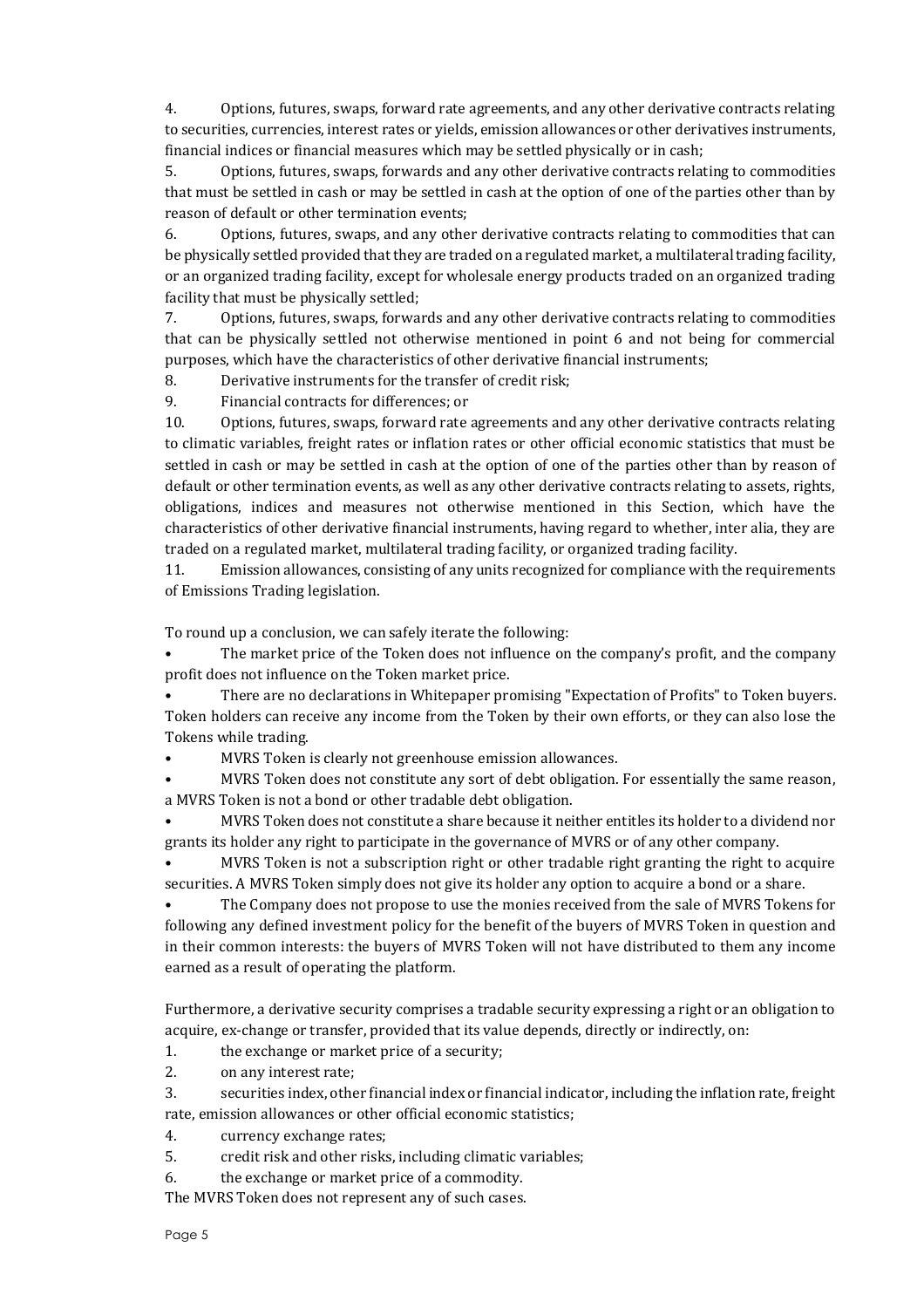While the value of a MVRS Token would likely depend on the success of the ecosystem, the content available via that ecosystem does not constitute a commodity. Thus, a MVRS Token is neither a derivative security nor a derivative contract.

Electronic money is commonly defined as a digital alternative to cash allowing users to make cashless payment with money stored over the internet with the final aim to facilitate the emergence of innovative electronic money services and encourages effective competition between all market participants.

A Token is to be classified as electronic money if the following conditions are met altogether:

- Is electronically stored;
- Has monetary value;
- Represents a claim on the Issuer;
- Is issued on receipt of funds;
- Is issued for the purpose of making payment transactions;
- Is accepted by persons other than the Issuer.

In our legal view, the MVRS Token shall serve as an integral feature of the core processes of the platform, as denoted in the Whitepaper. However, nothing in the Whitepaper provided by the Protocol indicated that MVRS Token holders can have a claim against the issuer's assets arising from funds which were initially placed against such issuance of MVRS and that such holders can redeem their funds at par value. Therefore, MVRS Token falls outside of the scope of the definition of Electronic Money.

Finally, MVRS are likewise not depository receipts. A depository receipt is a security that represents owner-ship of the securities of a foreign issuer and which can be admitted to trading on a regulated market independently of the securities of the foreign issuer. To constitute a depository, receipt a MVRS Token would need to represent an ownership of a security. All the functions of a MVRS Token are listed above. An instrument fulfilling only those functions does not constitute a security.

#### **Conclusion**

**1. At this stage of development, the MVRS Token is more likely not to be deemed a "security" under the US and EU and other international legislation.**

**2. In the future stages of development, the MVRS Token should maintain the utility legal qualification, based on the Company's business plan and the technical development of the blockchain.**

**3. We have found no signs of fraud and scam, Ponzi scheme, tort, consumer fraud, known schemes of income laundering and tax evasion.**

**4. Token buyers do not have any rights to the company's profit. The MVRS Token don't give equal rights to their holders. This fact excludes the identification of the Token as securities.**

**5. The founders of MVRS Token do not possess any ability to effect on the Token price. The market price of Token does not influence on the company's profit, and the company's profit does not influence the Token market price.**

**6. All scenarios of the turnover of the Token is strictly ordered and implemented on the blockchain by smart contracts. No other scenarios are technically feasible. None of the scenarios of utilizing the Token has the signs of securities rights realizing.**

**Still, we recommend the Company to:**

- **Avoid granting rights, similar to the rights of shareholders / owners;**
- **Conduct marketing to avoid giving promises of the MVRS Token price growth (but, it is possible to make reasonable predictions of the possible growth of the project itself);**
- **Conduct regular legal approach for tracking possible updates.**